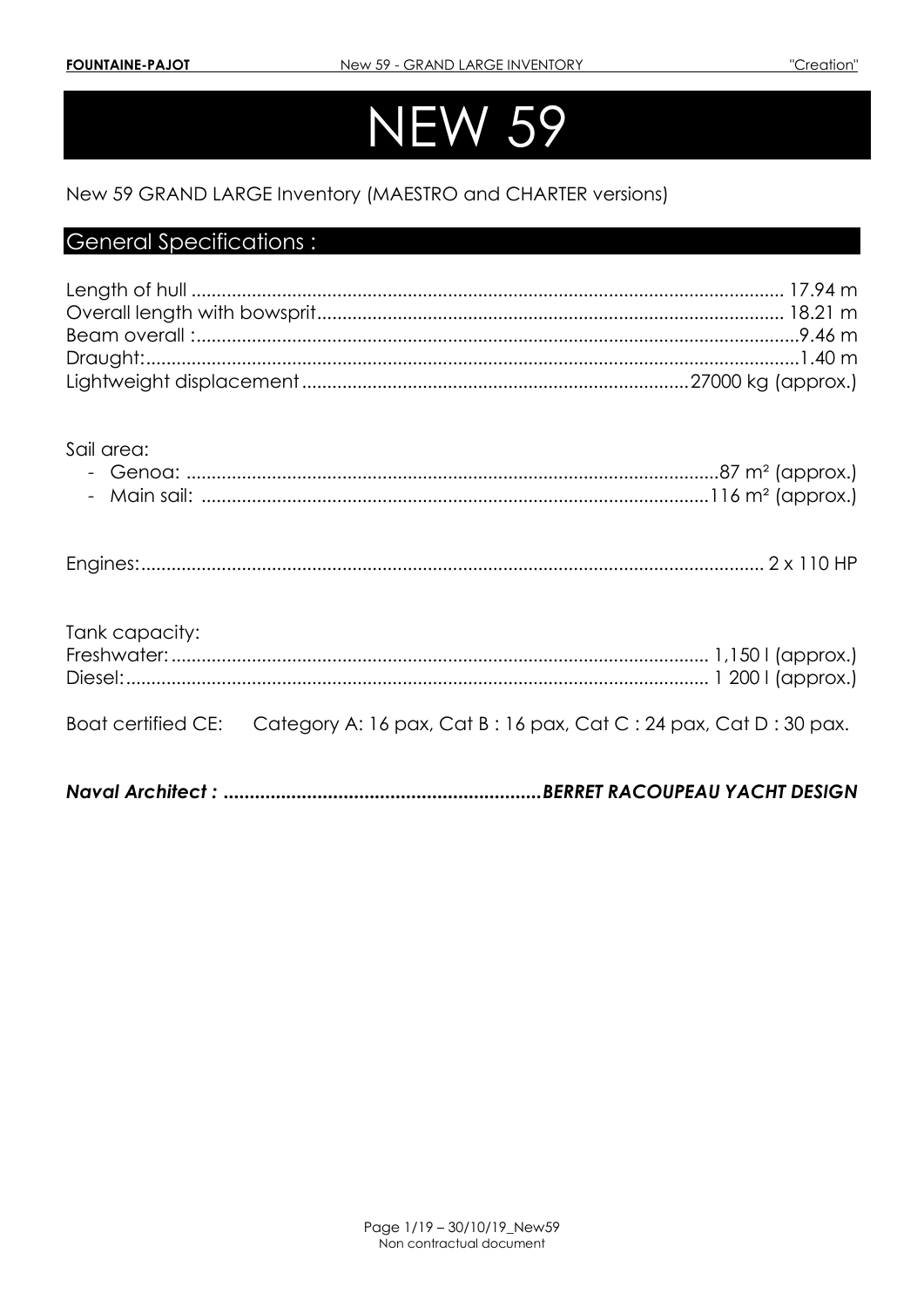| Α | <b>INTERIOR LAYOUT</b> |                        | JUIVIIVII II .  |                                            | P.4  |
|---|------------------------|------------------------|-----------------|--------------------------------------------|------|
|   | A <sub>1</sub>         | General:               |                 |                                            | P.4  |
|   |                        | $A - 1 - 1$            | General:        |                                            |      |
|   | A <sub>2</sub>         | <b>Interior layout</b> |                 |                                            | P.4  |
|   |                        | A <sub>2</sub> 1       |                 | STARBOARD HULL - 6-cabin version           | P.4  |
|   |                        |                        | $A - 2 - 1 - 1$ | Aft cabin                                  | P.4  |
|   |                        |                        | $A - 2 - 1 - 2$ | Aft bathroom:                              | P.4  |
|   |                        |                        | $A - 2 - 1 - 3$ | Shower cabin                               | P.5  |
|   |                        |                        | $A - 2 - 1 - 4$ | Middle cabin                               | P.5  |
|   |                        |                        | $A - 2 - 1 - 5$ | Middle bathroom                            | P.5  |
|   |                        |                        | $A - 2 - 1 - 6$ | Companionway                               | P.5  |
|   |                        |                        | $A - 2 - 1 - 7$ | Fore cabin                                 | P.5  |
|   |                        |                        | $A - 2 - 1 - 8$ | Fore bathroom                              | P.6  |
|   |                        |                        | $A - 2 - 1 - 9$ | Fore peak                                  | P.6  |
|   |                        | $A-2-2$                |                 | STARBOARD HULL Maestro version             | P.6  |
|   |                        |                        | $A - 2 - 2 - 1$ | Dressing area and bathroom                 | P.6  |
|   |                        |                        | $A - 2 - 2 - 2$ | Sleeping area                              | P.7  |
|   |                        |                        | $A - 2 - 2 - 3$ | Office area                                | P.7  |
|   |                        |                        | $A - 2 - 2 - 4$ | Companionway                               | P.7  |
|   |                        |                        | $A - 2 - 2 - 5$ | Fore cabin                                 | P.7  |
|   |                        |                        | $A - 2 - 2 - 6$ | Fore bathroom                              | P.8  |
|   |                        |                        | $A - 2 - 2 - 7$ | Fore peak                                  | P.8  |
|   |                        | $A-2-3$                |                 | PORT HULL GALLEY UP Option (OPT060 3501)   | P.8  |
|   |                        |                        | $A - 2 - 3 - 1$ | Aft cabin                                  | P.8  |
|   |                        |                        | $A - 2 - 3 - 2$ | Aft bathroom                               | P.8  |
|   |                        |                        | $A - 2 - 3 - 3$ | Shower cabin                               | P.9  |
|   |                        |                        | $A - 2 - 3 - 4$ | Middle cabin                               | P.9  |
|   |                        |                        | $A - 2 - 3 - 5$ | Middle bathroom                            | P.9  |
|   |                        |                        | $A - 2 - 3 - 6$ | Companionway                               | P.9  |
|   |                        |                        | $A - 2 - 3 - 7$ | Fore cabin                                 | P.9  |
|   |                        |                        | $A - 2 - 3 - 8$ | Fore bathroom                              | P.10 |
|   |                        |                        | $A - 2 - 3 - 9$ | Fore peak                                  | P.10 |
|   |                        | $A - 2 - 4$            |                 | PORT HULL GALLEY DOWN Option (OPT060 3502) | P.10 |
|   |                        |                        | $A - 2 - 4 - 1$ | Aft cabin                                  | P.10 |
|   |                        |                        | $A - 2 - 4 - 2$ | Aft bathroom                               | P.11 |
|   |                        |                        | $A - 2 - 4 - 3$ | Shower cabin                               | P.11 |
|   |                        |                        | $A - 2 - 4 - 4$ | Galley:                                    | P.11 |
|   |                        |                        | $A - 2 - 4 - 5$ | Companionway                               | P.11 |
|   |                        |                        | $A - 2 - 4 - 6$ | Fore cabin                                 | P.12 |
|   |                        |                        | $A-2-4-7$       | Fore bathroom                              | P.12 |
|   |                        |                        | $A - 2 - 4 - 8$ | Fore peak                                  | P.12 |

SUMMARY :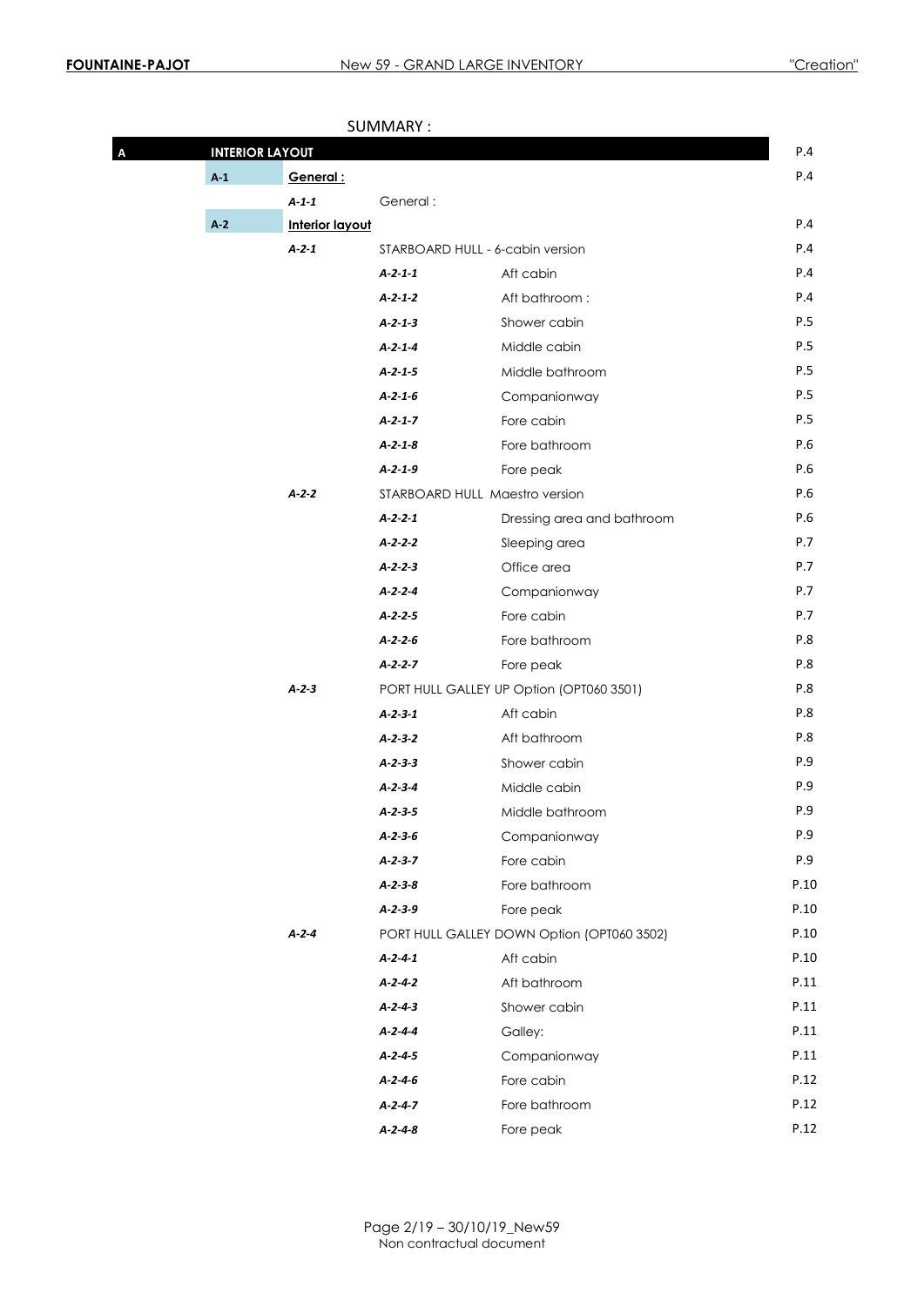| A <sub>3</sub> | Saloon layout: |                 |                                 | P.13 |
|----------------|----------------|-----------------|---------------------------------|------|
|                | $A-3-1$        | General         |                                 | P.13 |
|                | $A-3-2$        |                 | Saloon port Galley up version   | P.13 |
|                |                | $A - 3 - 2 - 1$ | Galley area                     | P.13 |
|                |                | $A - 3 - 2 - 2$ | Dining / saloon area            | P.13 |
|                |                | $A - 3 - 2 - 3$ | Chart table area                | P.13 |
|                |                | $A - 3 - 2 - 4$ | Bar area                        | P.14 |
|                | $A-3-3$        |                 | Saloon port Galley down version | P.14 |
|                |                | $A - 3 - 3 - 1$ | Port dining area                | P.14 |
|                |                | $A - 3 - 3 - 2$ | Dining / saloon area            | P.14 |
|                |                | $A - 3 - 3 - 3$ | Chart table area                | P.14 |
|                |                | $A - 3 - 3 - 4$ | Bar area                        | P.14 |

| B | <b>DECK LAYOUT</b>       |                                           | P.15 |
|---|--------------------------|-------------------------------------------|------|
|   | $B-1$                    | <b>Flying bridge</b>                      | P.15 |
|   | B <sub>2</sub>           | <b>Central cockpit</b>                    | P.15 |
|   | $B-3$                    | Front cockpit                             | P.15 |
|   | $B-4$                    | Fore deck saloon                          | P.15 |
|   | <b>B</b> 5               | <b>Aft technical holds</b>                | P.16 |
|   | <b>MOTORIZATION:</b>     |                                           | P.17 |
|   | C <sub>1</sub>           | <b>Engine and Equipments</b>              | P.17 |
|   | C <sub>2</sub>           | Diesel circuit                            | P.17 |
| D | <b>PLUMBING:</b>         |                                           | P.17 |
|   | D <sub>1</sub>           | Eau douce                                 | P.17 |
|   | $D-2$                    | Assèchement                               | P.17 |
|   | $D-3$                    | Eaux grises et eaux noires                | P.17 |
|   |                          | <b>ELECTRICITE / ELECTRONIQUE :</b>       | P.18 |
|   | $E-1$                    | Power circuit                             | P.18 |
|   | E <sub>2</sub>           | 12V Electrical distribution panel         | P.18 |
|   | E 3                      | Electronic                                | P.18 |
|   | <b>RIGGING AND SAIL:</b> |                                           | P.18 |
|   | F <sub>1</sub>           | Mast and boom                             | P.18 |
|   | F <sub>2</sub>           | <b>Sails</b>                              | P.18 |
| G | <b>DECK FITTINGS</b>     |                                           | P.19 |
|   | G <sub>1</sub>           | <b>Helm station:</b>                      | P.19 |
|   | $G-2$                    | <b>Steering System</b>                    | P.19 |
|   | $G-3$                    | <b>Other Equipments</b>                   | P.19 |
| Н | <b>CONSTRUCTION</b>      |                                           | P.19 |
|   | H <sub>1</sub>           | <b>Construction materials and process</b> | P.19 |
|   |                          |                                           |      |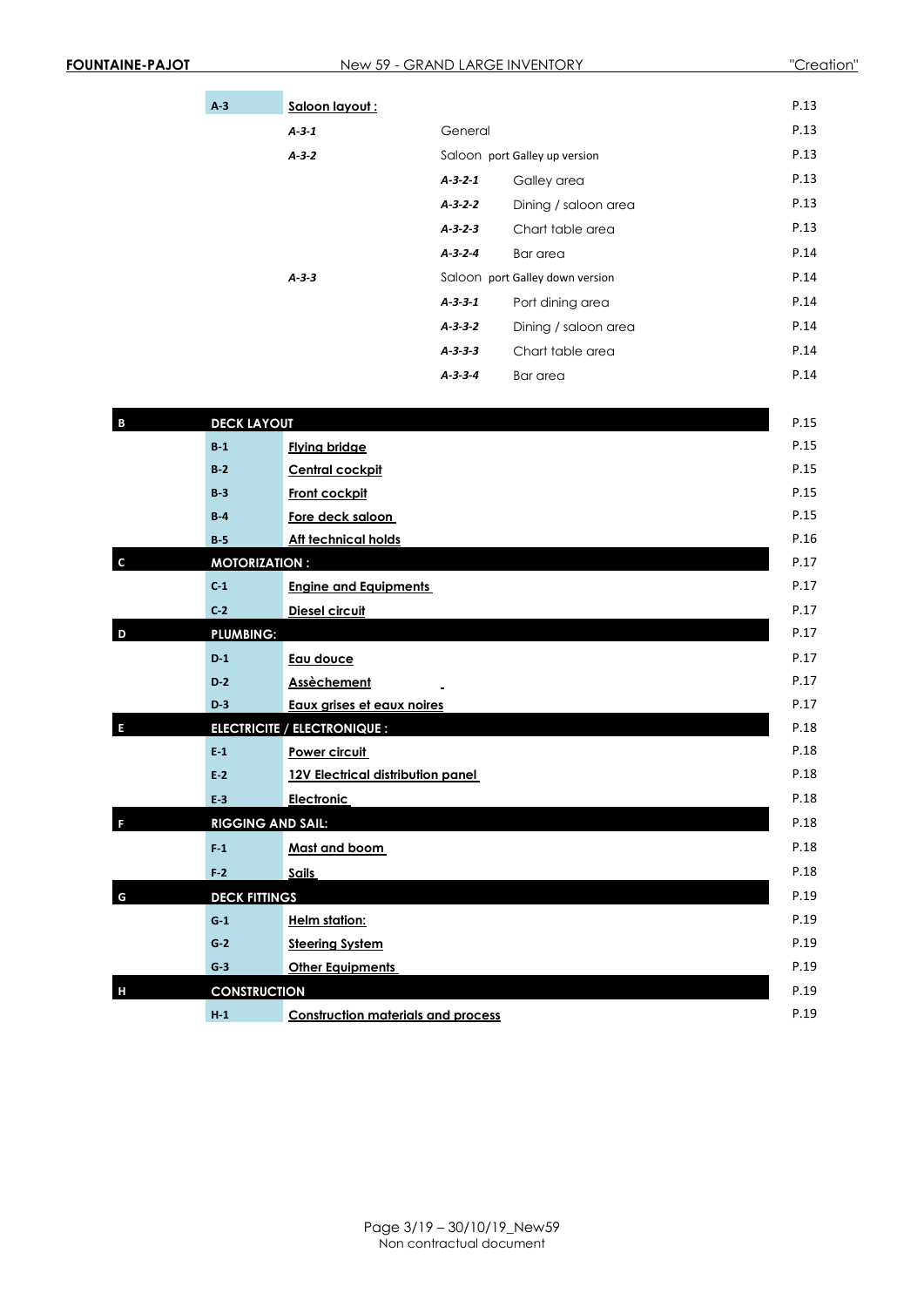## A Interior layouts

# **A-1 General characteristics:**

- Alpi woodworking
- Interior sole :
- parquet style flooring
- Lining covered ceiling ceilings

## **A-2 Hull layout**

2 layout options for the starboard hull: 6-cabin version or owner version layout (Maestro) 2 layout options for the port hull: layout with 3 guest cabins or layout with galley, aft crew cabin and fore guest cabin.

## **A-2-1 - STARBOARD hull - 6-cabin version**

## 3 guest cabins and 1 fore peak that can be laid out

Access to CHARTER starboard hull by 1 companionway in the saloon and 1 companionway in the cockpit.

#### *A-2-1-1 Aft cabin :*

- Access via a wooden door from the aft companionway
- "Queen Size" Island Bed (1,60 x 2,00 m approx) with lat base and side access
- Bedside cabinet
- Drawer and storage space under the bed
- Cupboards and wardrobe
- Large picture-window on hull side with blind
- Ventilation via a deck hatch + 1 porthole
- Blind and flyscreen on the deck hatch
- Main lighting via LED spotlights & 2 berth lights
- Lining covered ceilings

#### *A-2-1-2 Aft bathroom:*

- Private access from the aft cabin by wooden door
- Synthetic resin washbasin surface with washbasin to be installed
- Mirror
- Manual marine toilet
- Bathroom accessories
- Ventilation by 1 porthole
- Lighting by waterproof LED spotlights
- Cupboard under washbasin
- Clothes hook

#### *A-2-1-3 Shower cabin :*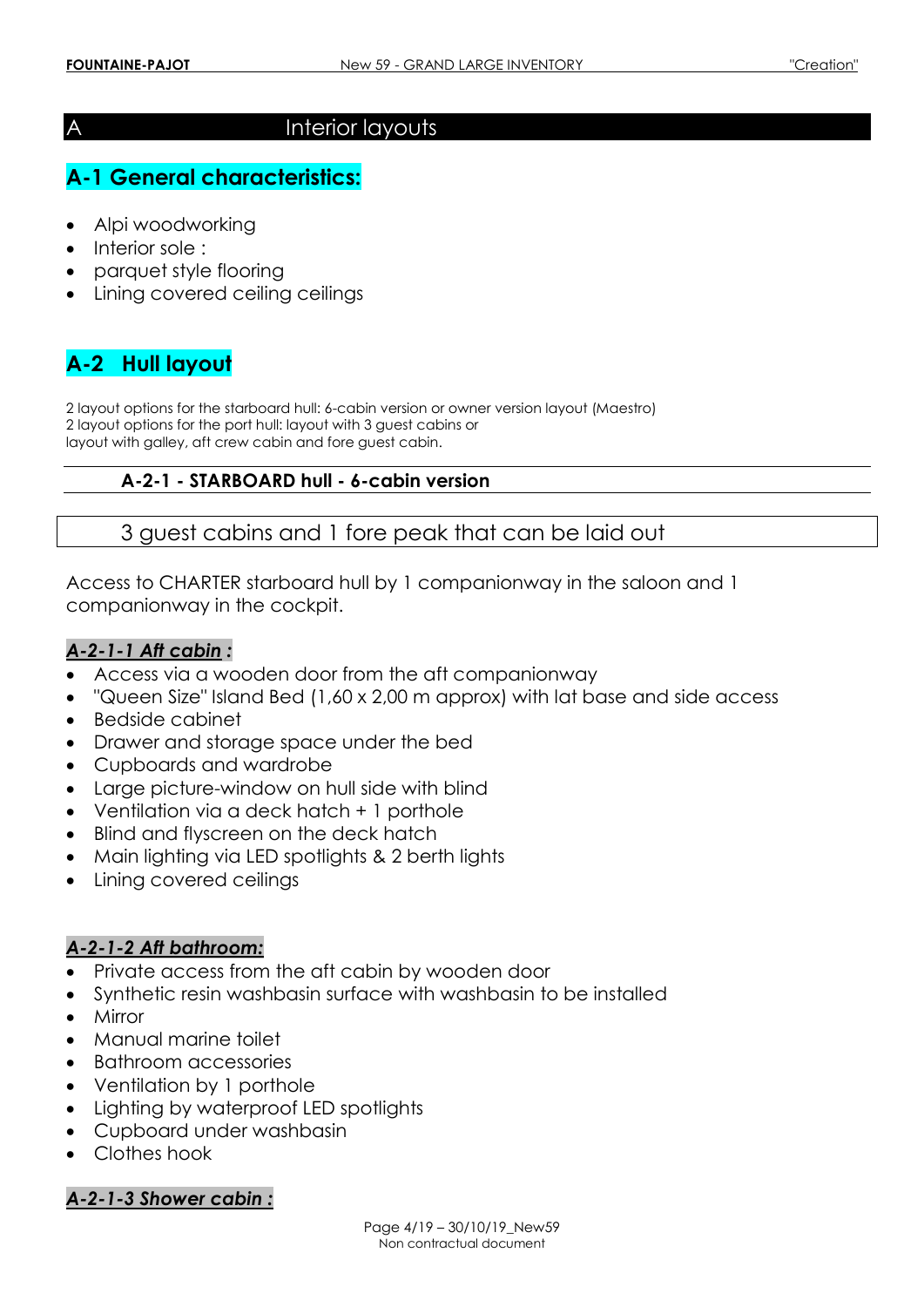- Access through clear altuglass door
- Automatic grey water evacuation
- Thermostat mixing valve tap for shower

## *A-2-1-4 Middle cabin:*

- Access via a wooden door from the interior companionway
- "Queen Size" Island Bed (1,60 x 2,00 m approx) with lat base and side access
- 2 bedside cabinets
- Drawer Storage under the bed
- Cupboards and wardrobe
- Large picture-window on hull side with blind
- Ventilation via a deck hatch + 1 porthole
- Blind and flyscreen on the deck hatch
- Main lighting via LED spotlights & 2 berth lights

## *A-2-1-5 Middle bathroom*:

- Private access from the cabin
- Synthetic resin washbasin surface with washbasin to be installed
- Mirror
- Shower with separation
- Automatic grey water evacuation
- Thermostat mixing valve tap for shower
- Manual marine toilet
- Bathroom accessories
- Ventilation via 1 deck hatch
- Lighting by waterproof LED spotlights
- Cupboards under washbasin
- Clothes hooks

## *A-2-1-6 Saloon companionway:*

- Staircase with wooden steps
- Lighting via LED spotlights

## *A-2-1-7 Fore cabin:*

- Access via a wooden door from the companionway
- "Queen Size" Island Bed (1,60 x 2,00 m approx) with lat base and side access
- 2 bedside cabinets
- Drawer and storage space under the bed
- Cupboards and wardrobe
- Ventilation via a deck hatch + 1 porthole
- Large picture-window on hull side with blind
- Ventilation via a deck hatch + 1 porthole
- Blind and flyscreen on the deck hatch
- Main lighting via LED spotlights & 2 berth lights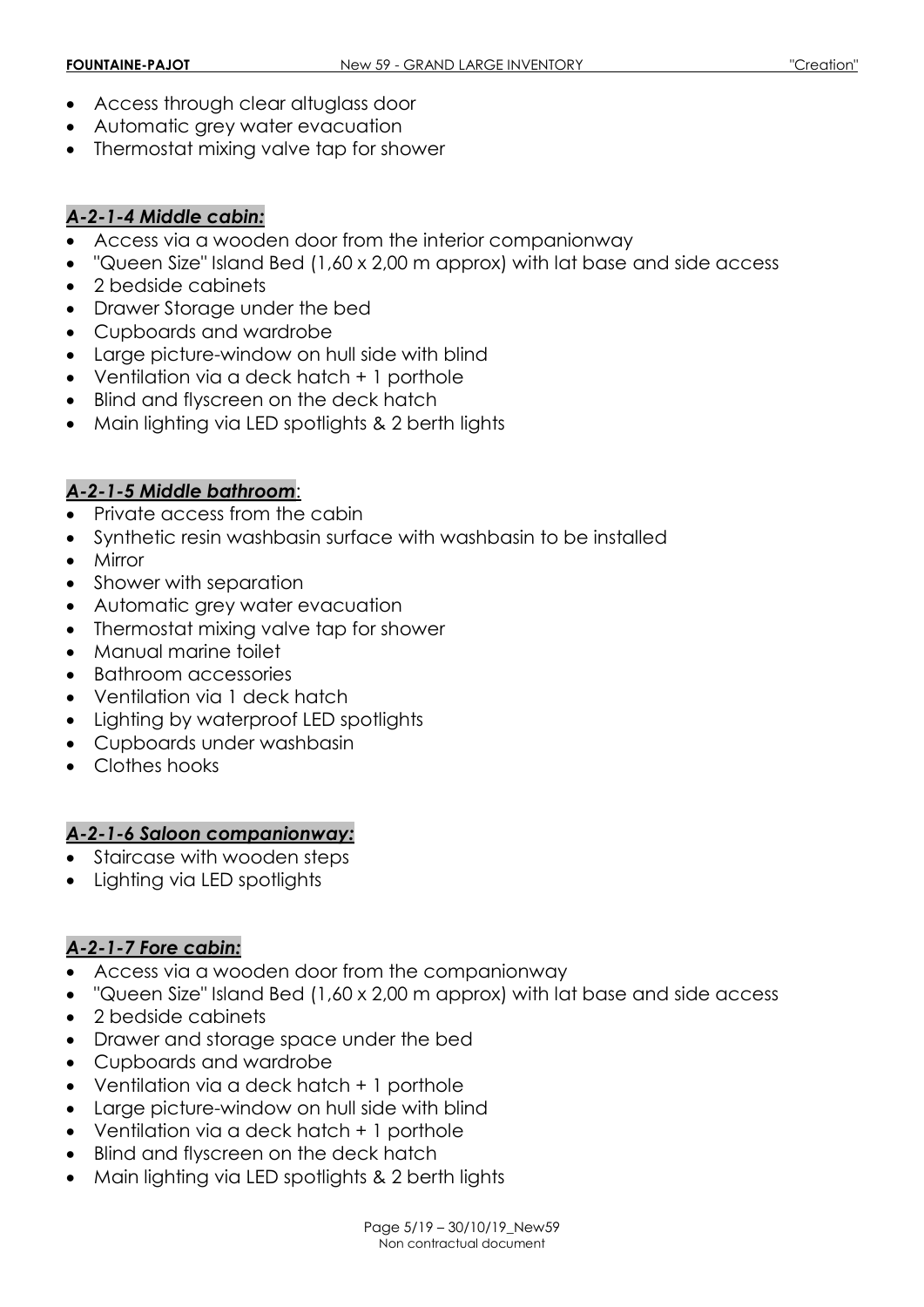### *A-2-1-8 Fore bathroom:*

- Private access from the forward cabin
- Synthetic resin washbasin surface with washbasin to be installed
- Mirror
- Shower with separation
- Automatic grey water evacuation
- Thermostat mixing valve tap for shower
- Manual marine toilet
- Bathroom accessories
- Ventilation via 1 deck hatch
- Lighting by waterproof LED spotlights
- Cupboard under washbasin
- Clothes hooks

## *A-2-1-9 Fore peak:*

Fore peak that can be laid out accessible through large deck hatch

### **A-2-2 - STARBOARD hull - Maestro version**

1 Maestro, 1 fore cabin and 1 fore peak that can be laid out

The starboard hull is served by a central access from the saloon and 1 companionway in the cockpit

Access to the Owner's suite from the companionway through a wooden door and from the aft cockpit by an external companionway.

#### *A-2-2-1 Owner's suite - Dressing area and bathroom*

- Large wardrobe
- 3-drawer chest
- Synthetic resin washbasin surface with washbasin to be installed
- Storage closet with shelves under the worktop
- Ventilation via 1 deck hatch
- Separate toilet accessed through wooden door
- Blinds and flyscreens on the deck hatch
- Bathroom accessories
- Shower separated via a Plexiglas panel
- Storage unit in WC
- Shower cabin with sliding altuglass door
- Thermostat mixing valve tap for shower
- Automatic grey water evacuation
- Lighting by waterproof LED spotlights
- 1 shaver socket
- 2 clothes hooks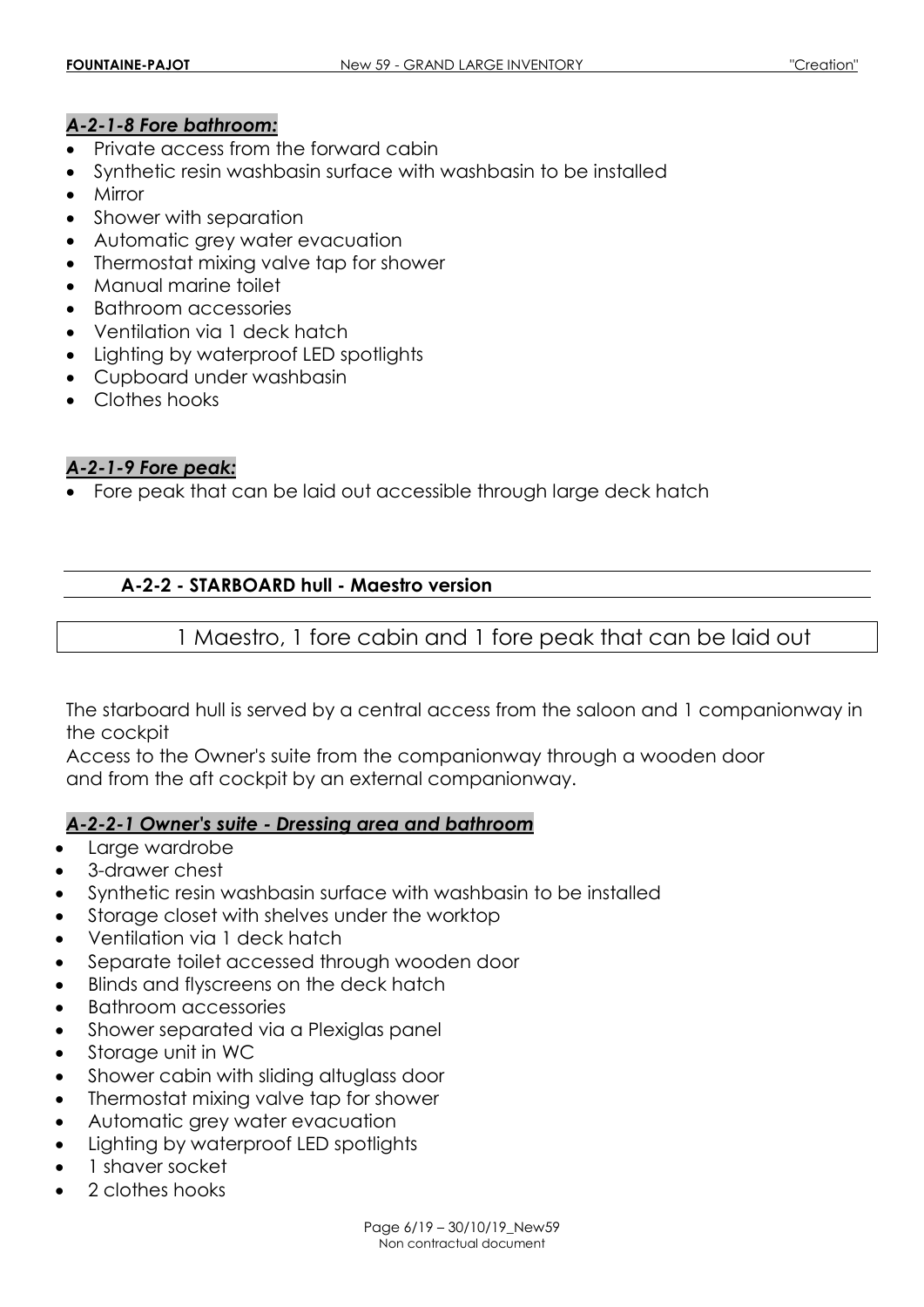## *A-2-2-2 Owner's suite – Sleeping area*

- "Queen Size" Island Bed (1,60 x 2,00 m approx) with lat base and side access
- 1 drawer below the bed with frontal access
- 2 bedside cabinets
- Cabinet for TV
- Library unit
- $\bullet$  Sofa
- Large picture-window on hull side with blind
- Ventilation via a deck hatch + 1 porthole
- Blinds and flyscreens on the deck hatch
- Lining covered ceilings
- Main lighting via LED spotlights & 2 berth lights
- Clothes hook

## *A-2-2-3 Owner's suite – Office area*

- Desk with storage cabinet and leaf
- 1 seat
- Main lighting via LED spotlights & 1 berth light
- Lining covered ceilings

## *A-2-2-4 Saloon companionway:*

- Staircase with wooden steps
- Lighting via LED spotlights
- Storage space or room for 2 domestic appliance options

## *A-2-2-5 Fore cabin:*

- Access via a wooden door from the companionway
- "Queen Size" Island Bed (1,60 x 2,00 m approx) with lat base and side access
- 2 bedside cabinets
- Drawer and storage space under the bed
- Cupboards and wardrobe
- Large picture-window on hull side with blind
- Ventilation via a deck hatch + 1 porthole
- Blinds and flyscreens on the deck hatch
- Main lighting via LED spotlights & 2 berth lights
- Lining covered ceilings

## *A-2-2-6 Fore bathroom:*

- Private access from the forward cabin
- Synthetic resin washbasin surface with washbasin to be installed
- Mirror
- Shower with separation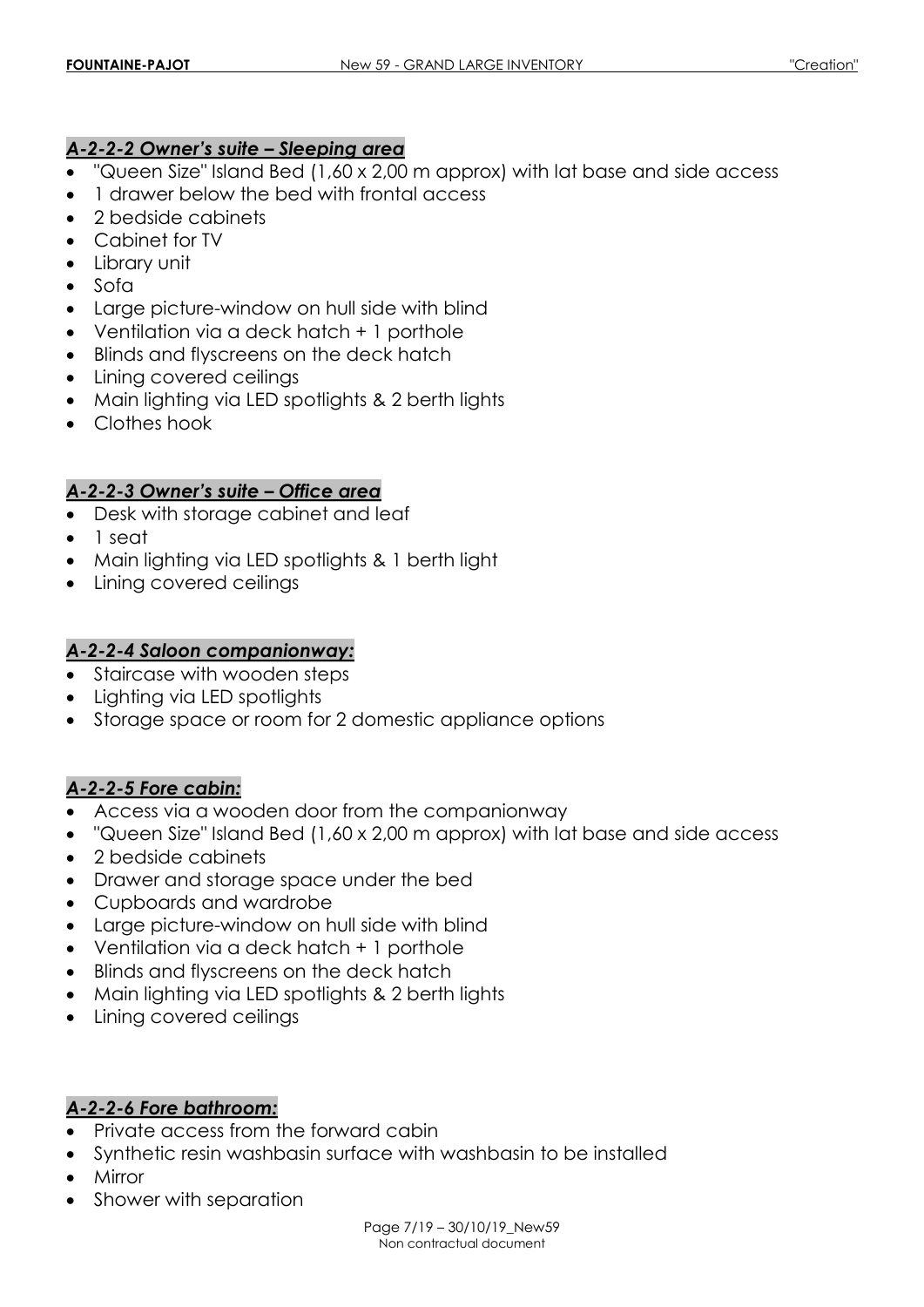- Automatic grey water evacuation
- Thermostat mixing valve tap for shower
- Manual marine toilet
- Bathroom accessories
- Ventilation via 1 deck hatch
- Lighting by waterproof LED spotlights
- Cupboard under washbasin
- Clothes hooks

## *A-2-2-7 Fore peak:*

Fore peak that can be laid out accessible through large deck hatch

## **A-2-3 - PORT HULL GALLEY UP Option (OPT061 3501)**

## 3 guest cabins and 1 fore peak that can be laid out

Access to port hull by 1 saloon companionway and 1 companionway in the cockpit

## *A-2-3-1 Aft cabin :*

- Access via cockpit aft companionway
- "Queen Size" Island Bed (1,60 x 2,00 m approx) with lat base and side access
- Bedside cabinet
- Drawer and storage space under the bed
- Cupboards and wardrobe
- Large picture-window on hull side with blind
- Ventilation via a deck hatch + 1 porthole
- Blinds and flyscreens on the deck hatch
- Main lighting via LED spotlights & 2 berth lights
- Lining covered ceilings

## *A-2-3-2 Aft bathroom:*

- Private access from the aft cabin by wooden door
- Synthetic resin washbasin surface with washbasin to be installed
- Mirror
- Manual marine toilet
- Bathroom accessories
- Ventilation by 1 porthole
- Lighting by waterproof LED spotlights
- Cupboard under washbasin
- Clothes hook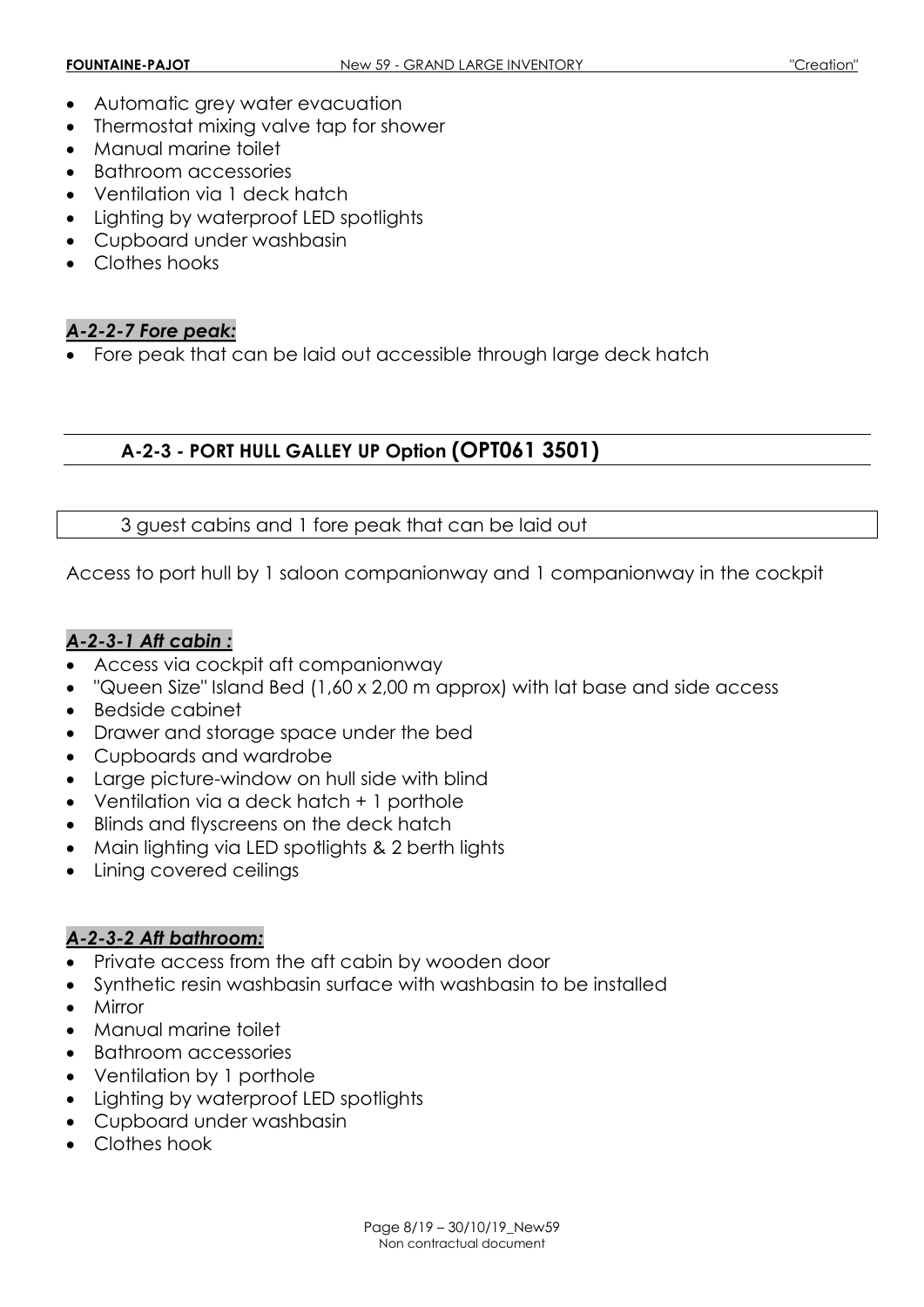#### *A-2-3-3 Shower cabin :*

- Access through clear altuglass door
- Automatic grey water evacuation
- Thermostat mixing valve tap for shower

### *A-2-3-4 Middle cabin:*

- Access via a wooden door from the interior companionway
- "Queen Size" Island Bed (1,60 x 2,00 m approx) with lat base and side access
- 2 bedside cabinets
- Drawer and storage space under the bed
- Cupboards and wardrobe
- Large picture-window on hull side with blind
- Ventilation via a deck hatch + 1 porthole
- Blinds and flyscreens on the deck hatch
- Main lighting via LED spotlights & 2 berth lights

### *A-2-3-5 Middle bathroom:*

- Private access from the cabin
- Synthetic resin washbasin surface with washbasin to be installed
- Mirror
- Shower with separation
- Automatic grey water evacuation
- Thermostat mixing valve tap for shower
- Manual marine toilet
- Bathroom accessories
- Ventilation via 1 deck hatch
- Lighting by waterproof LED spotlights
- Cupboards under washbasin
- Clothes hooks

## *A-2-3-6 Saloon companionway:*

- Staircase with wooden steps
- Lighting via LED spotlights

## *A-2-3-7 Fore cabin:*

- Access via a wooden door from the companionway
- "Queen Size" Island Bed (1,60 x 2,00 m approx) with lat base and side access
- 2 bedside cabinets
- Drawer and storage space under the bed
- Cupboards and wardrobe
- Ventilation via a deck hatch + 1 porthole
- Large picture-window on hull side with blind
- Ventilation via a deck hatch + 1 porthole
- Blind and flyscreen on the deck hatch
- Main lighting via LED spotlights & 2 berth lights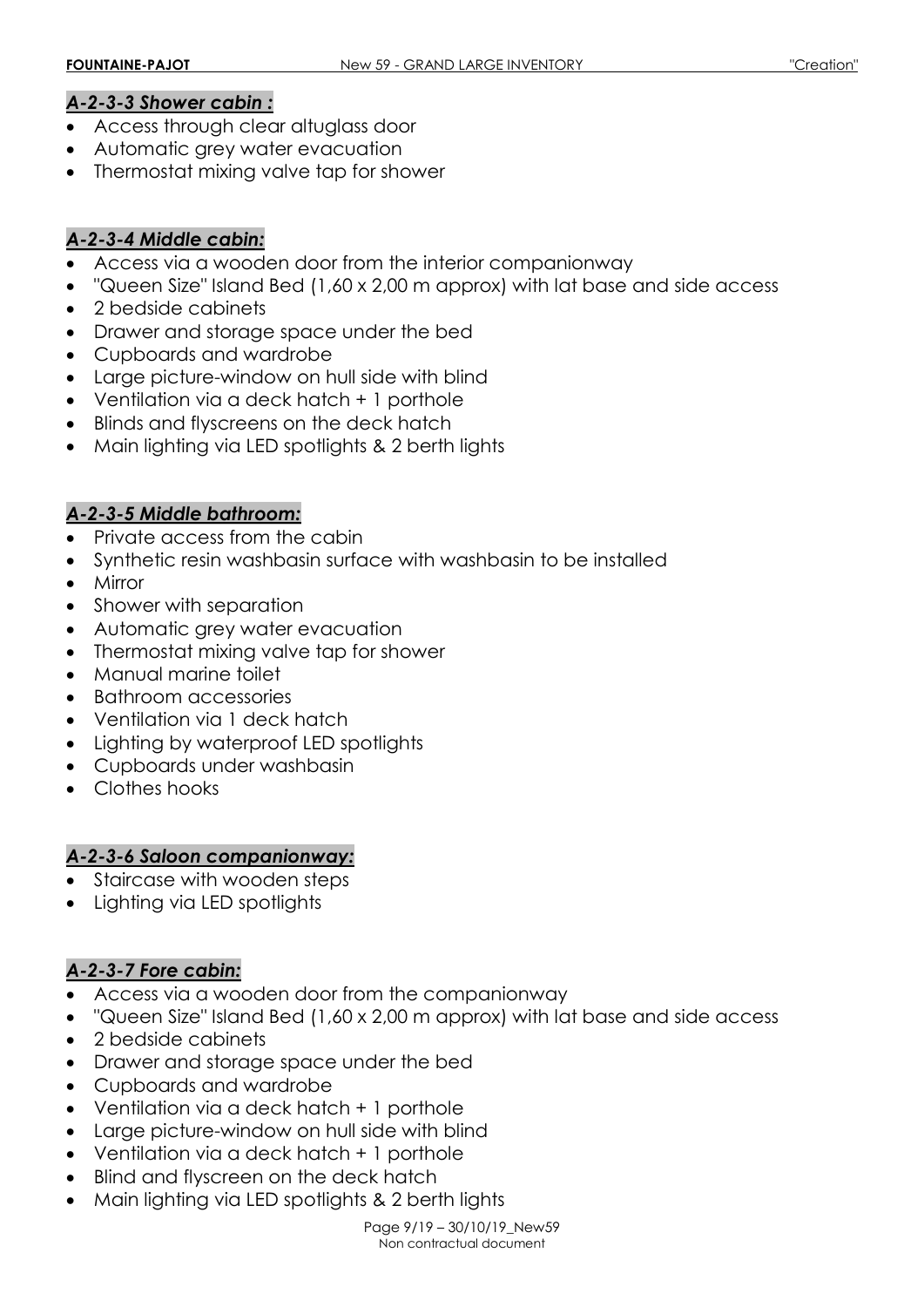### *A-2-3-8 Fore bathroom:*

- Private access from the forward cabin
- Synthetic resin washbasin surface with washbasin to be installed
- Mirror
- Shower with separation
- Automatic grey water evacuation
- Thermostat mixing valve tap for shower
- Manual marine toilet
- Bathroom accessories
- Ventilation via 1 deck hatch
- Lighting by waterproof LED spotlights
- Cupboard under washbasin
- Clothes hooks

### *A-2-3-9 Fore peak:*

Fore peak that can be laid out accessible through large deck hatch

## **A-2-4 - A-2-3 - PORT HULL GALLEY DOWN Option (OPT061 3502)**

1 galley, 1 crew cabin, 1 guest cabin and 1 fore peak that can be laid out

Access to port hull by 1 saloon companionway and 1 companionway in the cockpit Movement from aft to fore through communicating doors

#### *A-2-4-1 Aft cabin:*

- Access via cockpit aft companionway
- Cabin with bunk beds with lat bases
- Storage unit with nests
- Cupboards and wardrobe
- Large picture-window on hull side with blind
- Ventilation via a deck hatch + 1 porthole
- Blinds and flyscreens on the deck hatch
- Main lighting via LED spotlights & 2 berth lights
- Lining covered ceilings
- Wooden communicating door to the galley

## *A-2-4-2 Aft bathroom:*

- Private access from the aft cabin by wooden door
- Synthetic resin washbasin surface with washbasin to be installed
- Mirror
- Manual marine toilet
- Bathroom accessories
- Ventilation by 1 porthole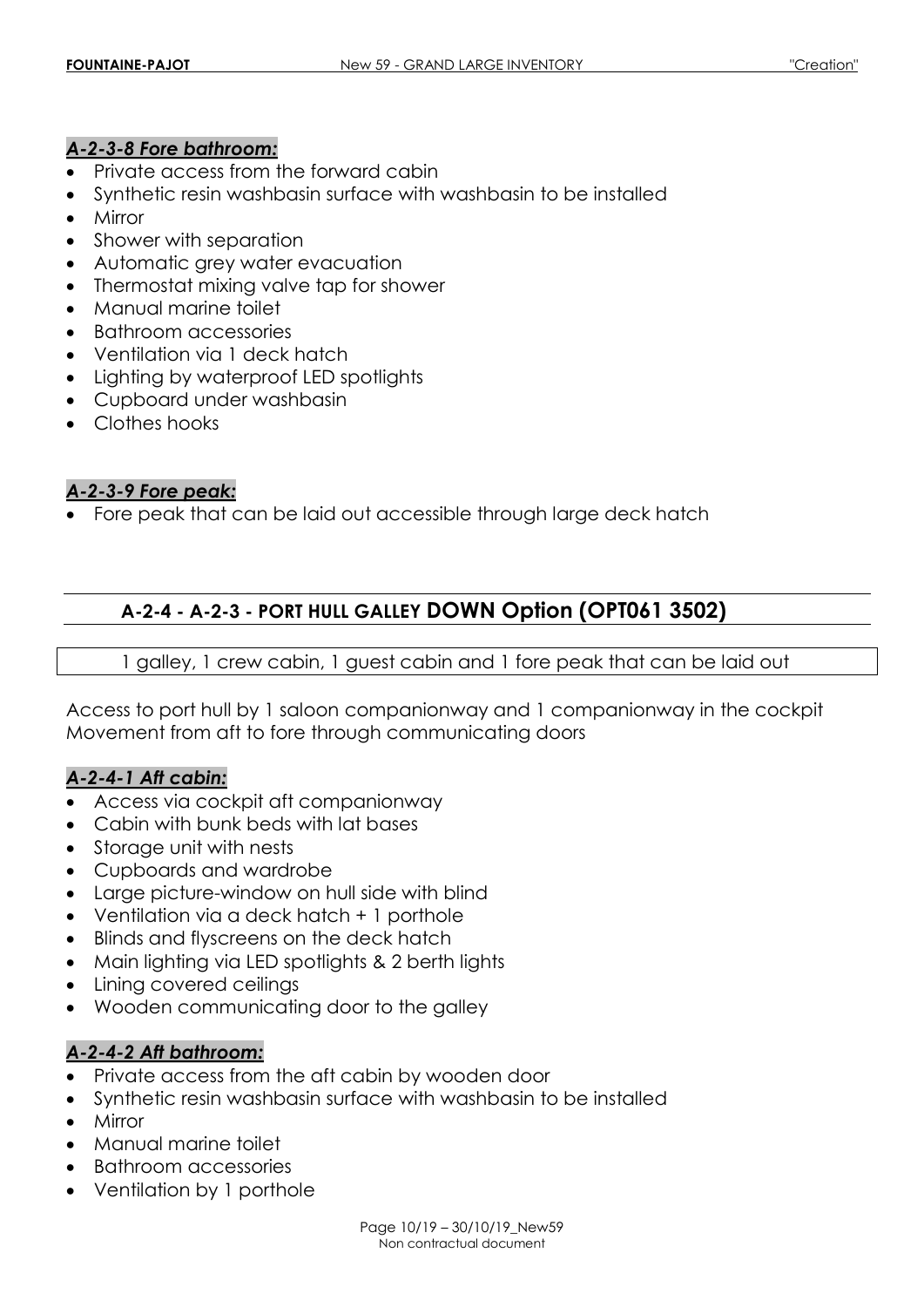- Lighting by waterproof LED spotlights
- Cupboard under washbasin
- Clothes hook

## *A-2-4-3 Shower cabin :*

- Access from the cabin by clear altuglass door
- Automatic grey water evacuation
- Thermostat mixing valve tap for shower
- Clothes hook

## *A-2-4-4 Galley:*

- Access from the saloon companionway with sliding door or through the aft cabin
- Large synthetic resin worktop
- Double stainless steel sink
- 1 pivoting bin
- Hot and cold pressurized water by thermostat mixer
- 1 hob gas 5 burners
- 1 gas stainless steel oven
- $\bullet$  Fridge : 340 l (total)
- Freezer : 185 l (total)
- Suction hood
- Space for a 12 place setting dishwasher
- Space for a multi-function oven
- Lighting via LED spotlights
- Large picture-window on side
- Ventilation via a deck hatch + 1 porthole
- Blinds and flyscreens on the deck hatch
- Numerous cupboards and storage spaces
- Access door to aft cabin bunk beds

## *A-2-4-5 Saloon companionway:*

- Wooden staircase on stainless steel rails
- Lighting via LED spotlights
- Storage space or room for 2 domestic appliance options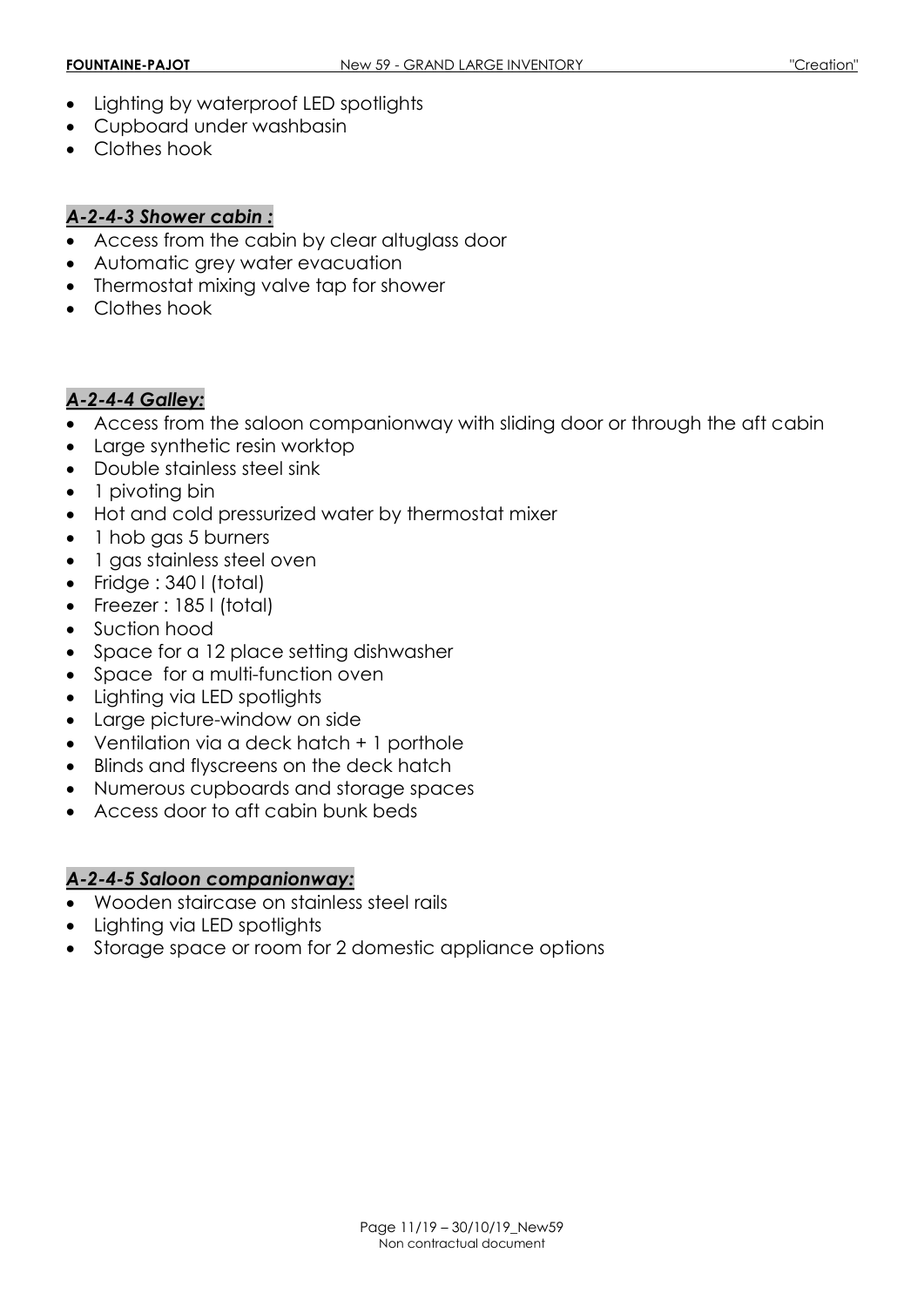## *A-2-4-6 Fore cabin:*

- Access via a wooden door from the saloon companionway
- "Queen Size" Island Bed (1,60 x 2,00 m approx) with lat base and side access
- 2 bedside cabinets
- Drawer and storage space under the bed
- Cupboards and wardrobe
- Ventilation via a deck hatch + 1 porthole
- Large picture-window on hull side with blind
- Ventilation via a deck hatch + 1 porthole
- Blind and flyscreen on the deck hatch
- Main lighting via LED spotlights & 2 berth lights

## *A-2-4-7 Fore bathroom:*

- Private access from the forward cabin
- Synthetic resin washbasin surface with washbasin to be installed
- Mirror
- Shower with separation
- Automatic grey water evacuation
- Thermostat mixing valve tap for shower
- Manual marine toilet
- Bathroom accessories
- Ventilation via 1 deck hatch
- Lighting by waterproof LED spotlights
- Cupboard under washbasin
- Clothes hooks

## *A-2-4-8 Fore peak:*

Fore peak that can be laid out accessible through large deck hatch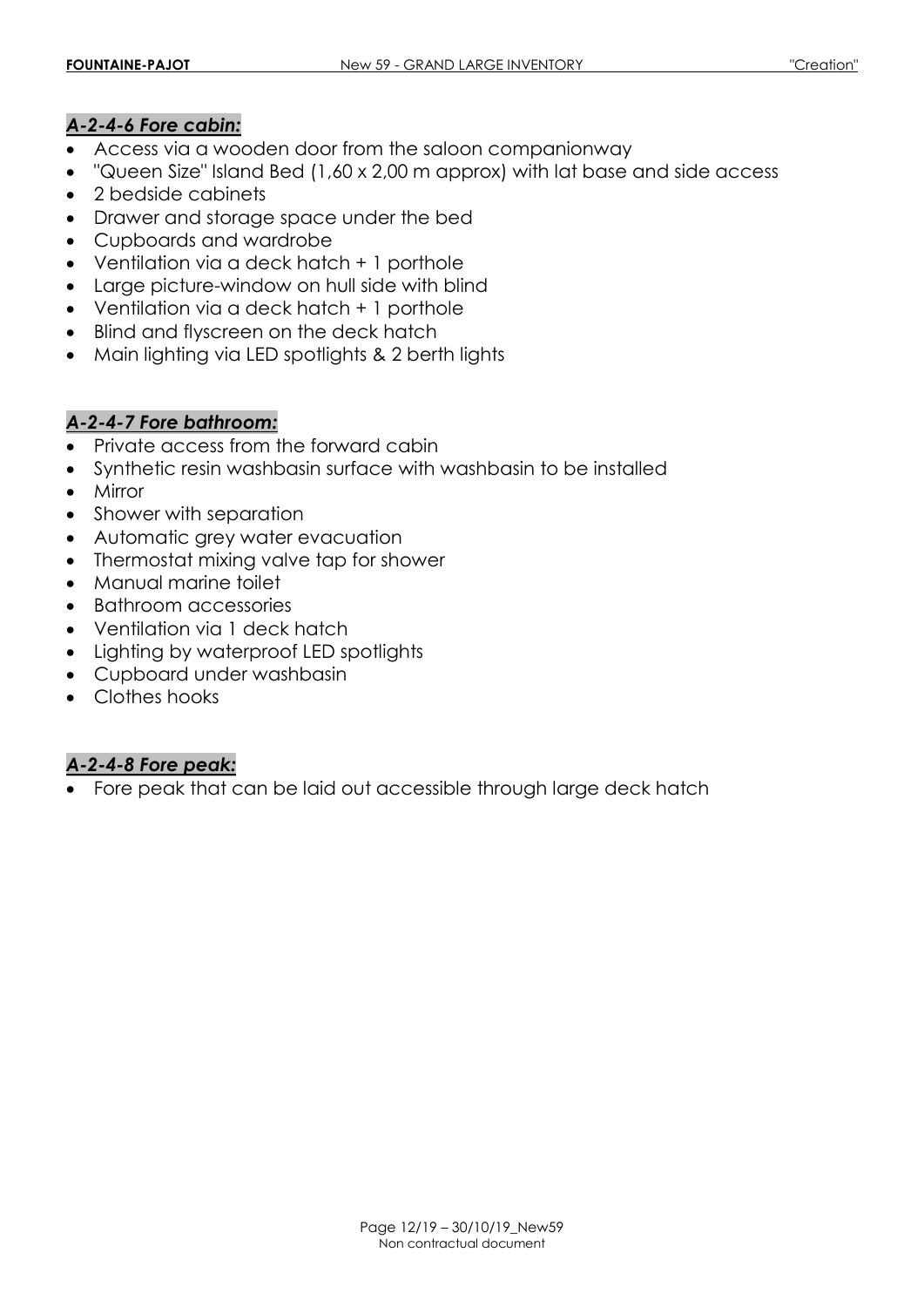## **A-3 Saloon Layout:**

#### **A-3-1 – General characteristics**

- Saloon access through 3 sliding doors
- Front door for access to fore cockpit
- Panoramic view through picture windows and aft facing portholes
- 1 companionway to each hull

## **A-3-2 – Saloon – GALLEY UP Option (OPT060 3501)**

Port galley area, starboard dining / saloon area, bar area and chart table

## *A-3-2-1 Galley area:*

- Galley with large synthetic resin working top
- Double stainless steel sink
- $\bullet$  1 bin
- Hot and cold pressurized water by thermostat mixer
- 1 hob gas 5 burners
- 1 gas stainless steel oven
- 1 hood
- Storage cupboards
- Space for a 12 place setting dishwasher
- Space for a multi-function oven
- Lighting via LED spotlights
- Fridge =  $190$  I in central island
- $\bullet$  Freezer = 90 l
- Central island with resin worktop + storage or space for optional domestic appliance

## *A-3-2-2 Dining / saloon area:*

- 1 coffee table
- 1 L-shaped sofa and facing foot stools
- Storage volume above the sofa
- TV on lift integrated into the ceiling (optional)
- Lighting by numerous embedded LED spotlights
- Storage or hi-fi unit

#### *A-3-2-3 Chart table area:*

- Wooden chart table
- Console for electrical panel and navigational instruments
- Navigation seat
- Lighting by reading light
- Cupboards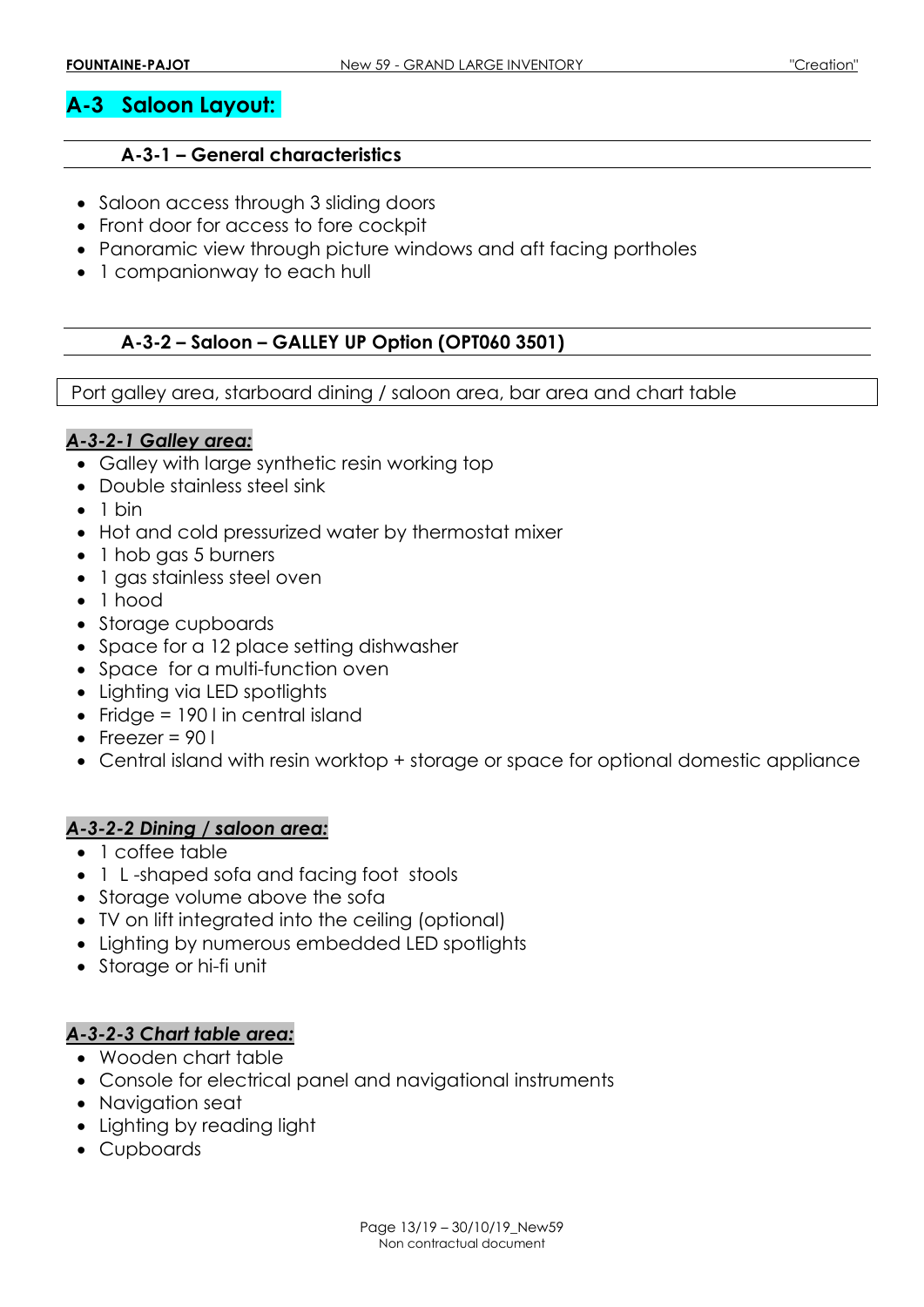### *A-3-2-4 Bar area:*

- Large synthetic resin worktop
- Single sink
- $-Bin$
- Cupboard for bottles
- Space allowed for wine cooler

#### **A-3-3 - SALOON GALLEY DOWN Option (OPT060 3502)**

Port saloon area, starboard dining area, bar area, chart table

#### *A-3-3-1 Port dining area:*

- 1 high table
- $\bullet$  1 sofa
- Chairs facing each other
- Lighting by numerous embedded LED spotlights

#### *A-3-3-2 Dining / saloon area:*

- 1 coffee table
- 1 L-shaped sofa and facing foot stools
- Storage volume above the sofa
- TV on lift integrated into the ceiling (optional)
- Lighting by numerous embedded LED spotlights
- Storage or hi-fi unit

#### *A-3-3-3 Chart table area:*

- Wooden chart table
- Console for electrical panel and navigational instruments
- Navigation seat
- Lighting by reading light
- Cupboards

#### *A-3-3-4 Bar area:*

- Large synthetic resin worktop
- Single sink
- $\bullet$  Bin
- Cupboard for bottles
- Space allowed for wine cooler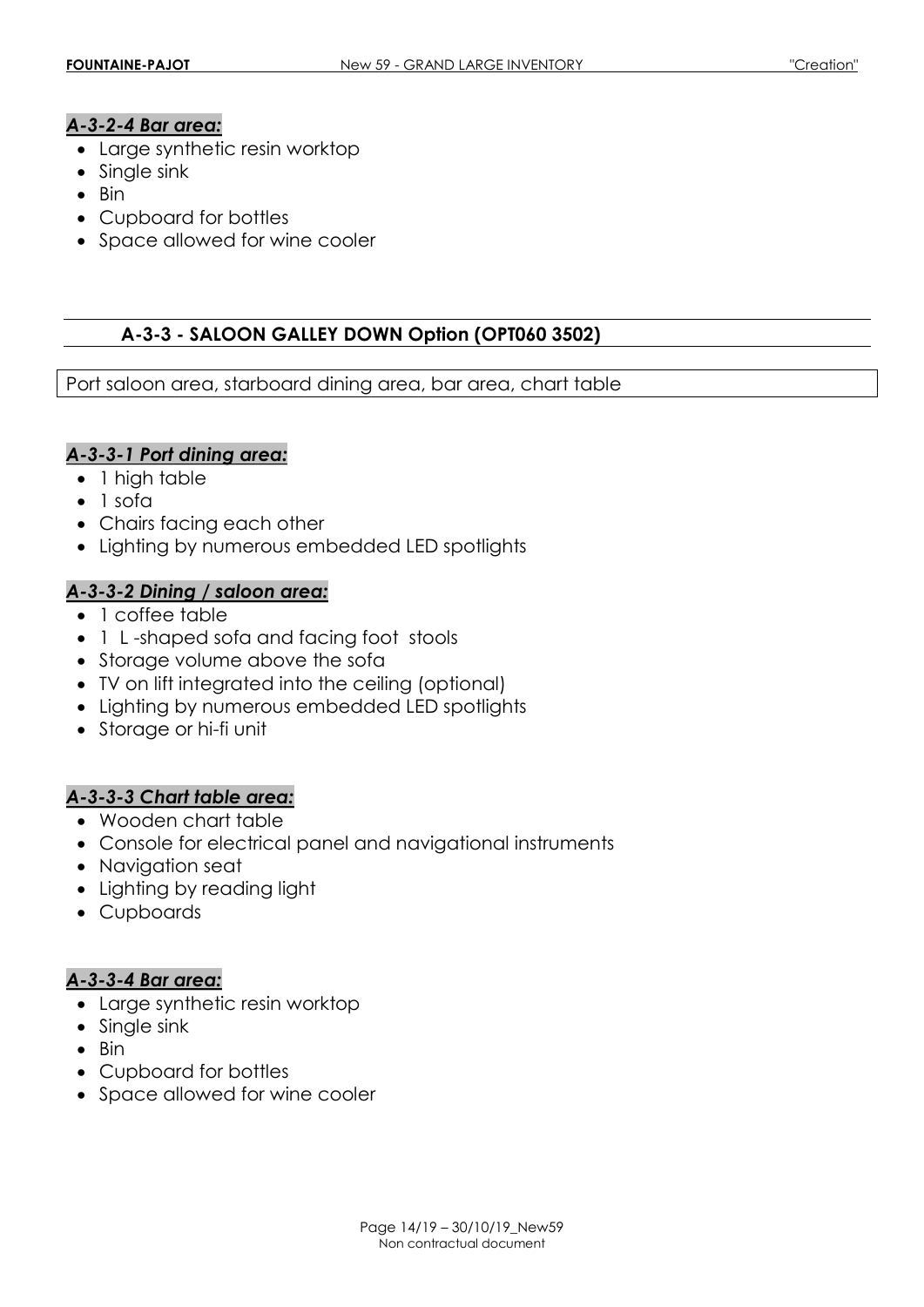## **B Deck layout**

## **B-1 Flying bridge**

- Surface: 21 m<sup>2</sup>
- Access from the cockpit through teak and stainless steel staircase
- Polyester hopper with PMMA closure panel
- Central helm station with 2 seats with instrument console.
- Engine controls and dashboard on ergonomic helm console. Visibility 360°
- Centralised Manoeuvring station with 4 winches (for mainsail, genoa sheet , reefing lines etc.)
- End bags on port and starboard
- Starboard, space for galley unit
- Port, saloon area for 8 people with table
- 2 double sun beds to the rear with central access
- Free surface(4m<sup>2</sup>) at the rear for solar panel option
- 2 storage units

## **B-2 Aft cockpit**

- Large cockpit on same level as the saloon
- Access via the transom platforms
- GRP Bimini protecting all the cockpit
- Aft, 4 seats transom sofa with 1 large storage locker
- Starboard, 1 large chaise longue
- Port, 1 large L-shaped sofa with 1 storage locker
- Teak 12-seat central table
- 1 starboard aft unit with space for 65L cockpit fridge option and plancha option
- Space for Icemaker option to the front of the cockpit on the starboard side
- 1 gas unit under port sofa
- 1 locker under cockpit floor
- 2 side windscreens
- Lighting via spotlights

## **B-3 Fore cockpit**

- Cockpit on the same level as the saloon (direct access from the owner's cabin).
- U-shaped sofa
- 2 storage lockers under the sofa
- Anchor locker with access by cover
- Access to the front span by polyester staircase

## **B-4 Aft technical holds**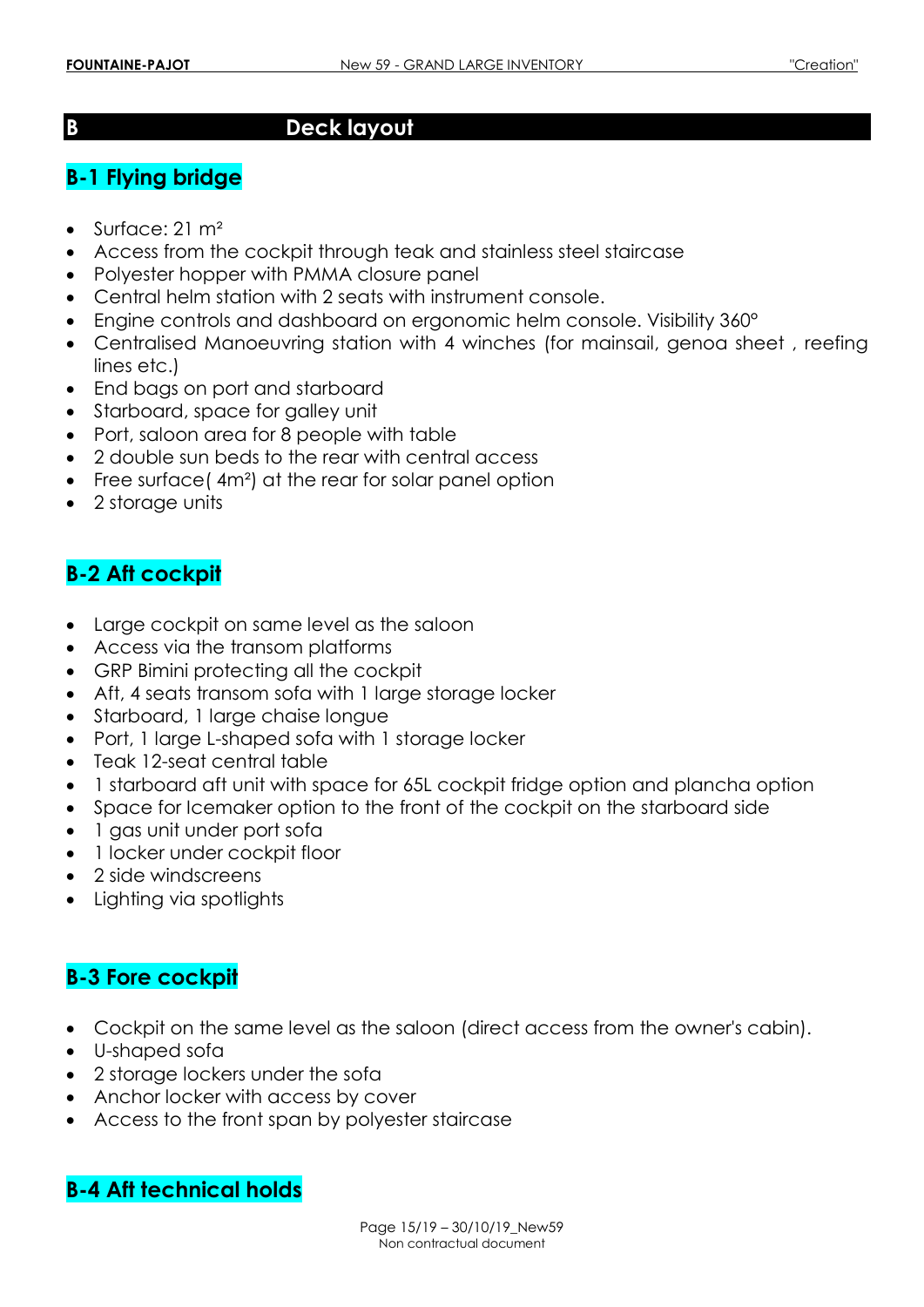- Accessed through deck hatch on jack
- 1 socket in each hold
- Neon lighting
- Direct access to the main engines
- Engine compartments with sound insulation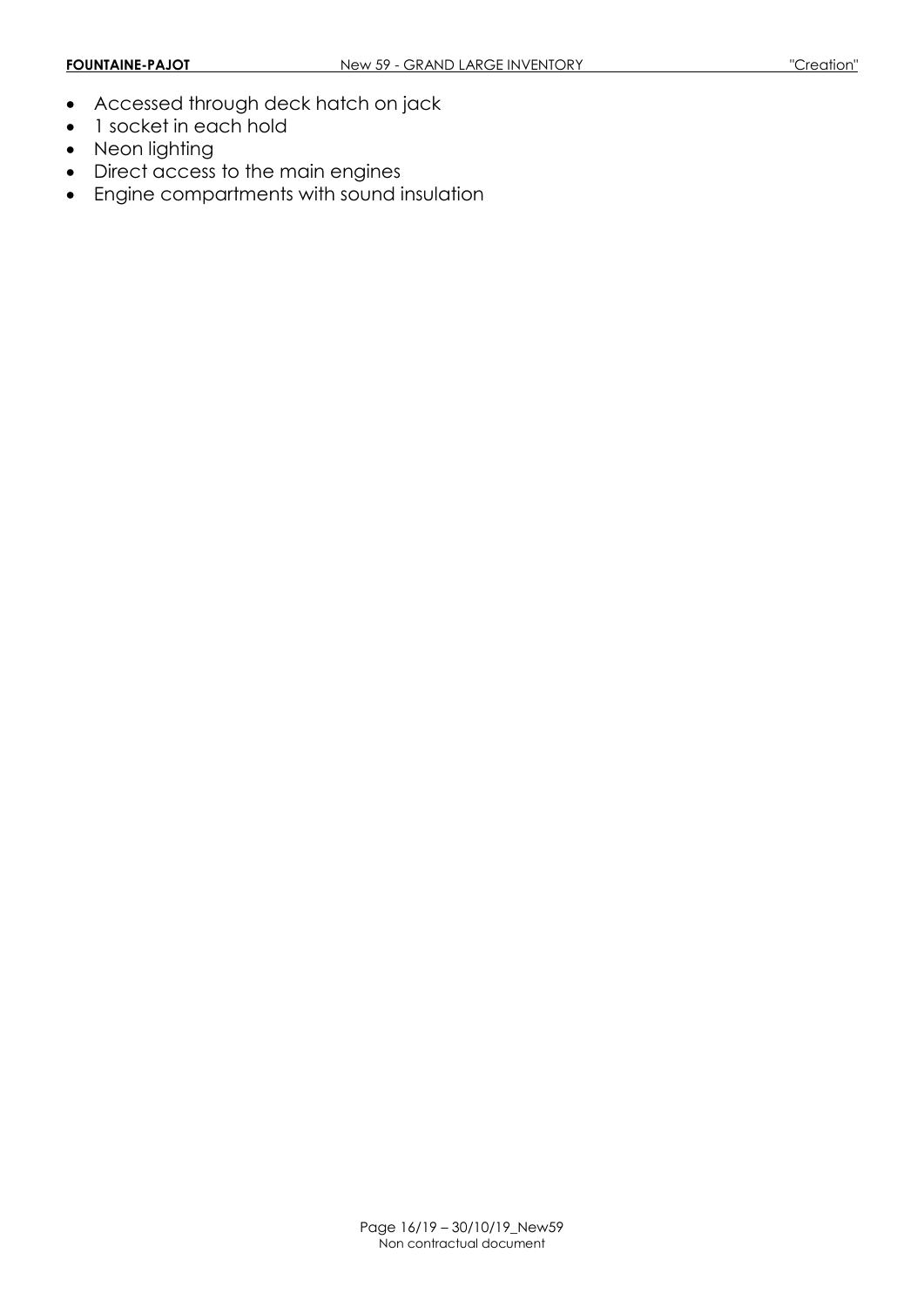## **C Motorisation**

## **C-1 Engines and equipment:**

- 2 x 100 hp diesel engines
- High-resistance stainless steel direct transmission shafts
- V-shaped shaft bearing bracket
- 2 three-blade fixed propellers
- Ventilation with fans
- Complete control panels and dual engine controls at helm station

## **C-2 Port or Starboard diesel circuit**

- 2 x 600 l diesel tanks with direct filling by plug-hole on the deck
- Electrical gauge with indicator at chart table
- Complete control panels and dual engine controls at helm station
- Diesel shut-off valves
- Diesel water separator pre-filter
- 

## **D Plumbing**

## **D-1 Fresh water circuit**

- 1150L freshwater tanks with 1 electric gauge (indicator at chart table)
- Electric pump and pressure accumulator
- Dockside intake for direct connection to fresh water supply
- $\bullet$  2 x 60 L water heater

## **D-2 Drying circuit**

- 1 electrical bilge pump in each engine room
- 1 independent electrical bilge pump in each hull
- 4 x automatic starting for bilge pumps with audible and visual alarm at the chart table
- 1 manual exterior bilge pump

## **D-3 Grey water and black water circuit**

- Grey water control with automatic pumps
- 1 central holding tank for black water
- Volume available under the saloon for 1150L grey water tank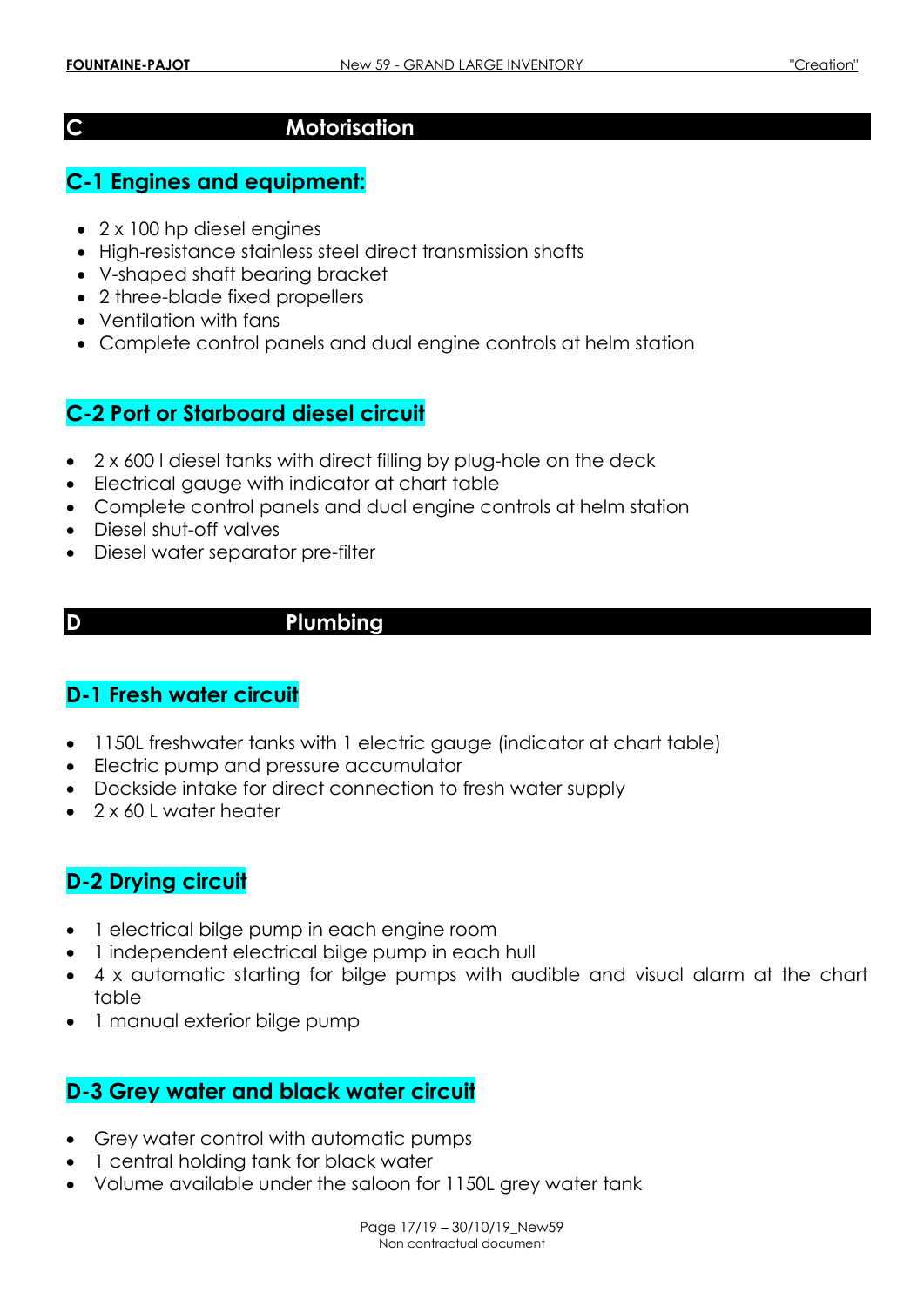## **E Electricity / electronics**

## **E-1 Power circuit**

- 1 12V port engine 12V + 1 12V starboard engine battery
- 2 engine alternators 12V recharging these 2 engine batteries
- Back-up manual connection between both sets of engine batteries
- 1 set of 24V 600 Ah service batteries under the chart table
- 2 24V engine alternators recharging the set of service batteries

## **E-2 24V distribution**

- Multiplexed distribution of 24V functions
- Chart table function control on navigation screens
- Main functions backed up on backup screen
- Monitoring: for tanks, batteries and alarm management
- Spare sockets for extra equipment

## **F Rigging and sails**

## **F-1 Mast and boom**

- Anodized aluminium mast and boom
- Full standing rigging with cutter stay
- Electric genoa fuller
- Electric cutter fulller (optional)
- 1 mainsail halyard, twin-thread low-stretch cover
- 1 genoa halyard
- 1 spinnaker halyard
- 1 topping lift
- 3 reef pennants
- 2 lazy-jacks
- 2 flag halyards
- Mainsail halyard at the helm station
- Reef lines at the helm station
- Jammers on all halyards, reef lines and topping lift
- Underway, running and anchorage lights

## **F-2 Sails**

- Fully-battened mainsail, 3 reef lines and ball bearing traveler
- Genoa on electrical roller fuller with remote control at helm station